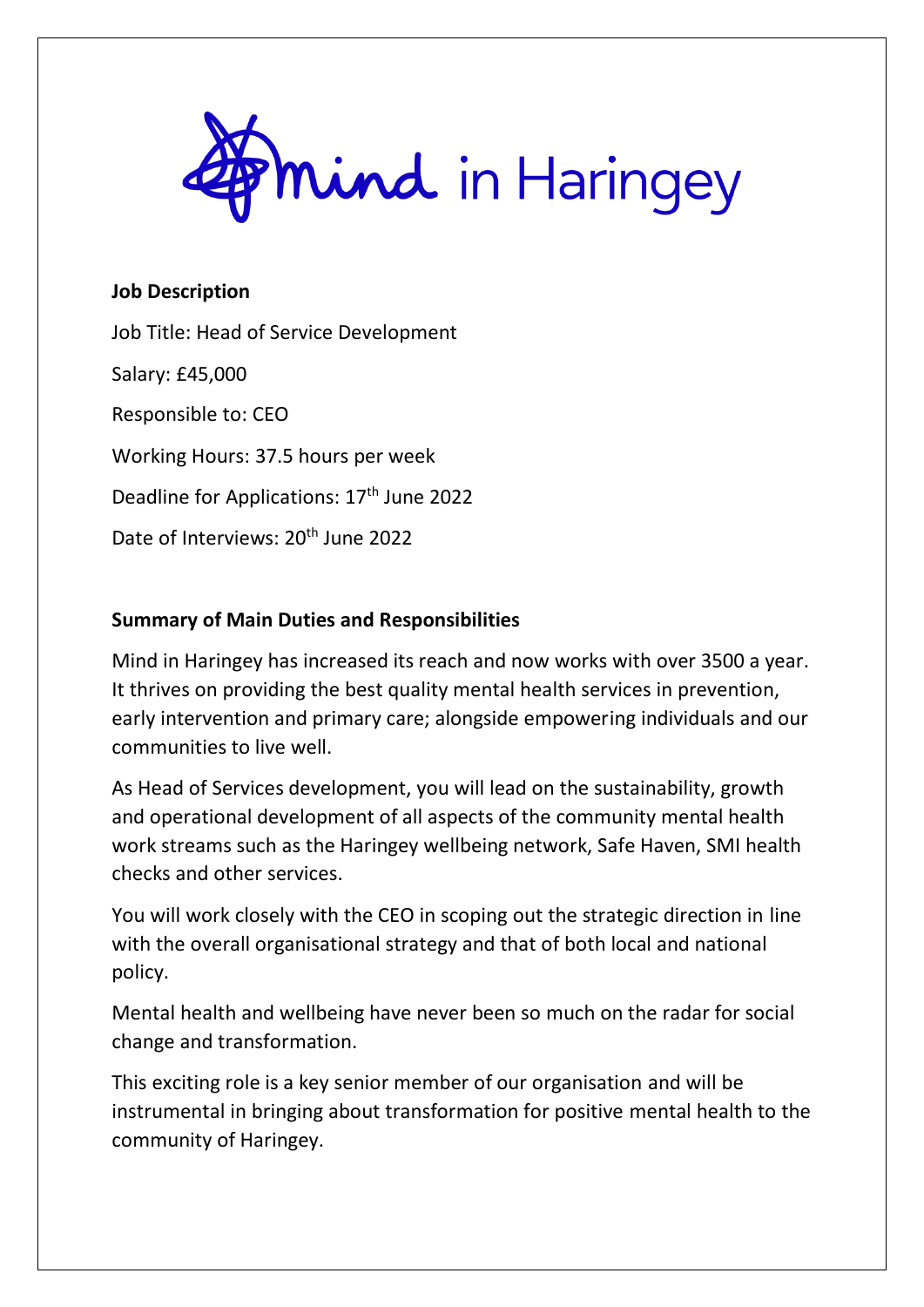This role provides scope to make a real difference to individuals and communities. The ideal candidate is someone who has strong interpersonal skills, is motivated by service development, enjoys partnership and relationship building and is excellent in leading on transformation and change.

## **Duties Relating to the Post**

1. Responsible for the service development and sustainability of the Community mental health services that we currently deliver and those developed in the future.

2. Lead on new service development, proposal and bid writing and overseeing tendering processes.

3. A member of the senior leadership team; responsible for formulating longterm, strategic plans, which may involve uncertainty and impact across the whole organisation.

4. Responsible for the planning and organisation of a broad range of complex activities or programmes, some of which are ongoing, which require the formulation and adjustment of plans or strategies.

5. Responsible for policy implementation and service development for multiple areas of activity across the organisation.

6. Responsible in supporting the budget setting and financial management for several services/departments.

7. Responsible for management for several/multiple Departments and projects.

8. To ensure that clinical governance, evidence of effectiveness and 'best value' are fully considered in all the services and provision.

9. Contribute at a senior level in the development of appropriate performance management and accountability frameworks.

10. To support the delivery of major strategic change across the organisation.

11. To work in partnership with a wide range of partners, key stakeholders and communities.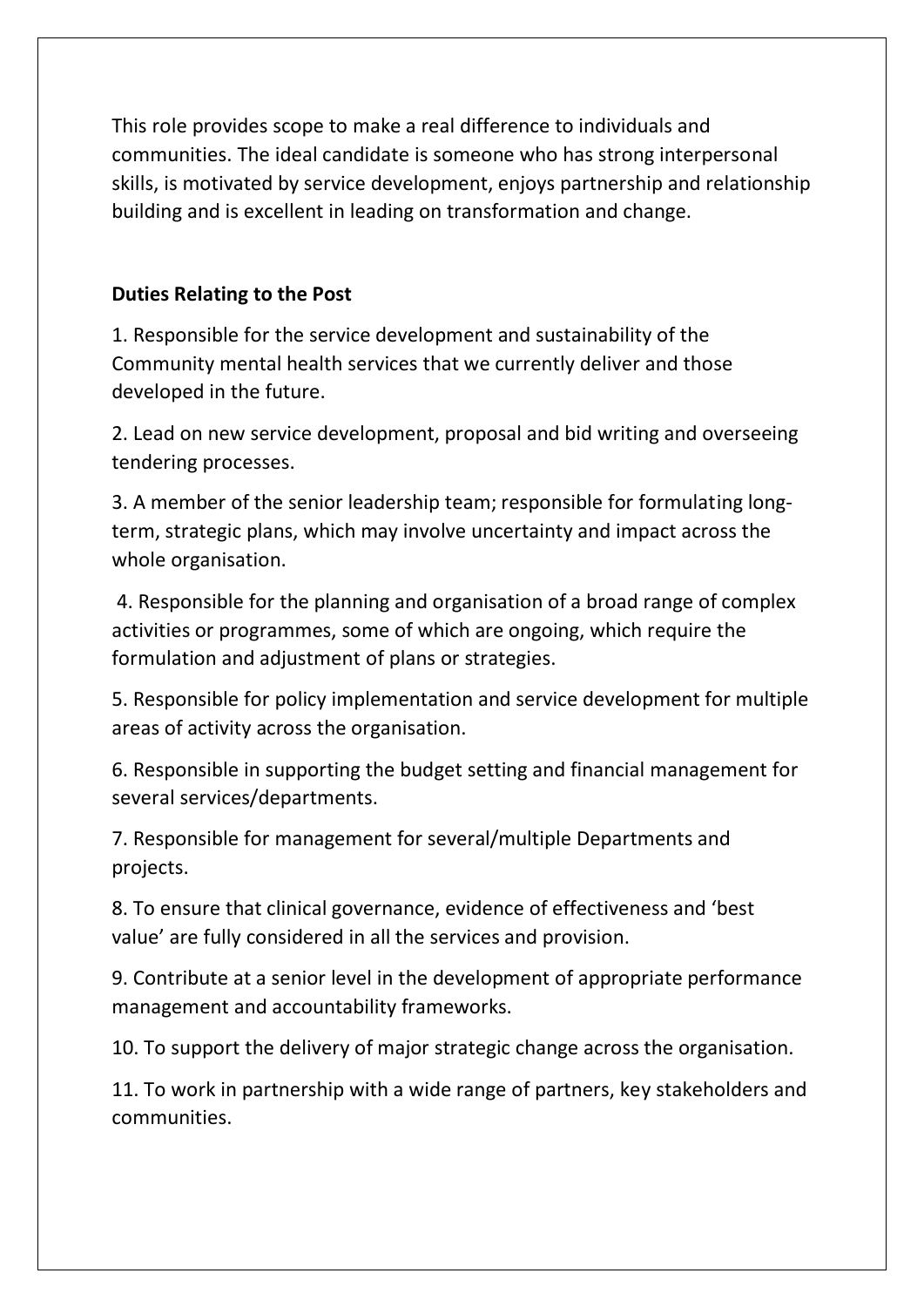12. Responsible for providing and receiving complex, sensitive or contentious information at varying levels.

13. To analyse a range complex facts or situations, which require the scrutiny, interpretation and comparison of a range of options.

14. To be accountable and provide direction and advice of the development programmes including providing / identifying specialist clinical technical services when required.

15. To undertake background research and development work and activities to further develop, evidence base and sustain new innovations.

16. To research further funding opportunities for the organisation, including increasing unrestricted funding to support in overall sustainability for the directorate.

17. To deputise for the CEO as required.

18. Carry out any other reasonable tasks as requested.

# **Person Specification**

E = Essential and must be able to demonstrate these points in order to be shortlisted

### **Attitudes and values**

1. A commitment to providing effective high-quality services (E).

2. A willingness to embrace change and the unknown (E).

3. A desire to develop our community's emotional wellbeing services and take on new challenges (E).

4. A willingness to develop and maintain positive working relationships across partnership agencies (E).

5. A commitment to encouraging personal responsibility for development by discovering and realising the abilities and energies of people (E).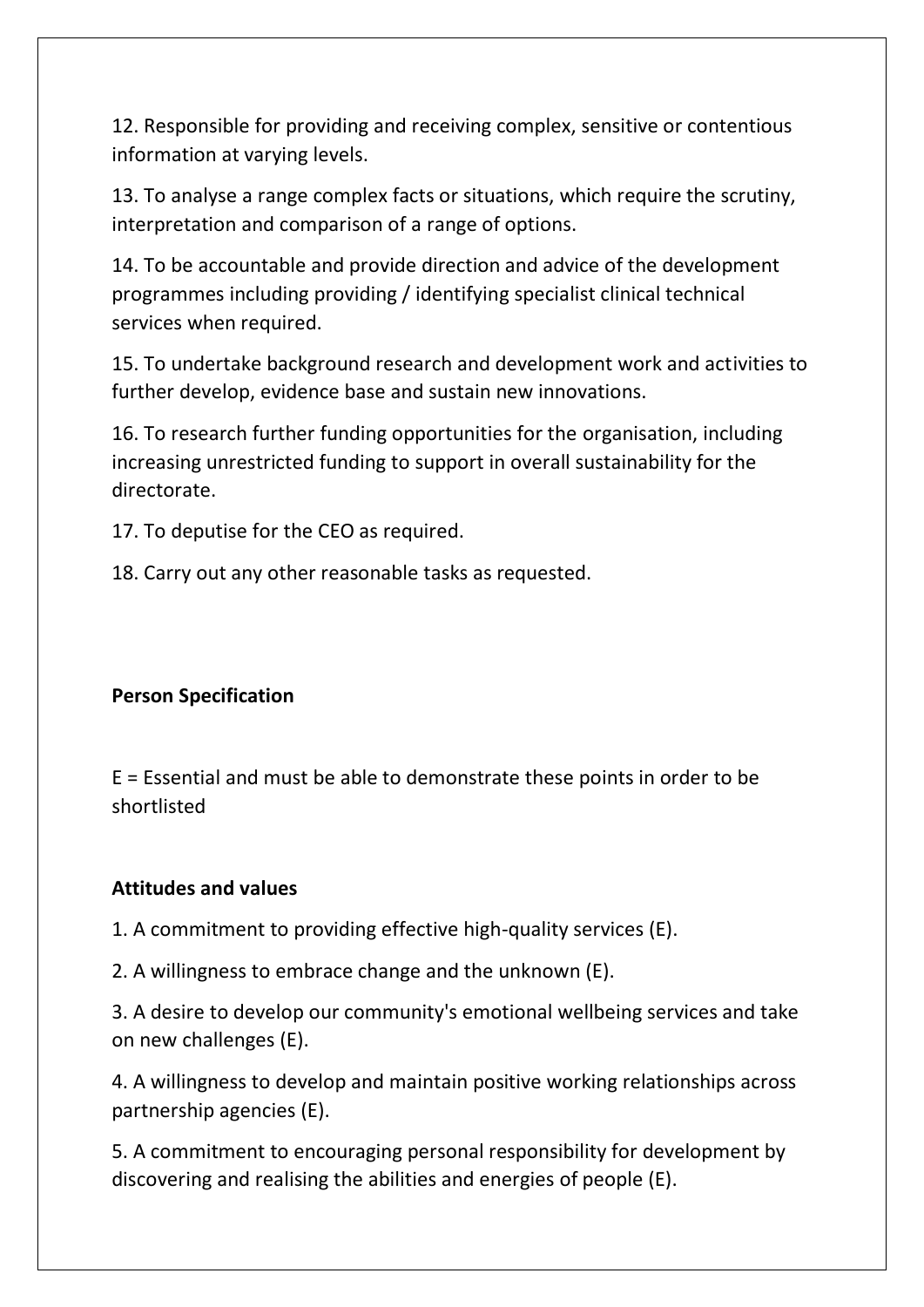6. Seeking insight and grow from experience finding new or better ways to contribute to the field of mental health (E).

## **Experience**

1. 5 years' experience of working in a senior management role (E).

2. Proven experience of successful service development, including bid writing

and tendering (E).

3. 3 years' experience of implementing projects within a partnership approach at a senior level (E).

4. Experience of building/maintaining successful and complex relationships with key partners & stakeholders.

5. Proven experience of generating new business opportunities through to successful implementation and delivery.

### **Qualifications**

1. A qualification to a degree level (E).

# **Knowledge**

1. A knowledge of emotional wellbeing and mental health issues for all ages.

2. A knowledge of social care, mental health and wellbeing issues.

3. A knowledge of models and legislation relating to mental health and social care.

4. A knowledge of NICE guidelines in treatment of mental health problems.

### **Abilities**

1. Ability to oversee a number of departments and projects; ensuring contractual.

requirements are met.